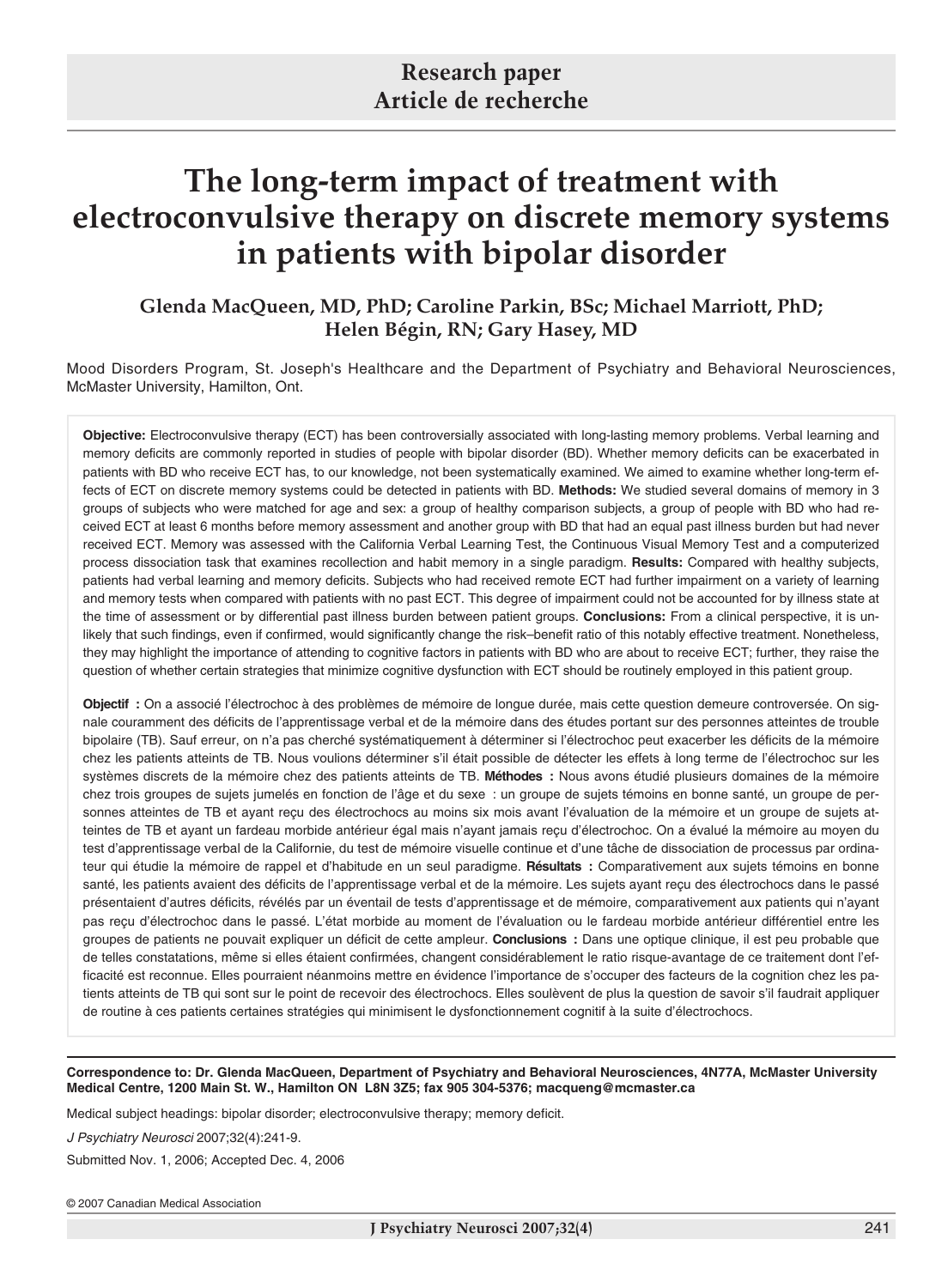# **Introduction**

Electroconvulsive therapy (ECT) is effective for both the manic and depressed phases of bipolar disorder (BD) and is included as an option for refractory BD in the algorithms of several published guidelines.<sup>1-6</sup> A major concern regarding ECT as a treatment option is generally not whether it is effective but whether it is associated with long-term cognitive changes, particularly in various memory systems. The effect of ECT on memory continues to be studied, $7-17$  discussed and debated.18–24 Perhaps the most controversial issue is whether ECT results in long-term (usually defined as greater than 6 months) changes in anterograde or retrograde memory performance; this is also an issue of clinical relevance.

Recent studies of patients' perceptions of memory impairment after ECT are notable. Rose and colleagues<sup>25</sup> summarized the results of 7 studies reporting on perceived memory loss and found that between 29% and 55% of respondents believed they experienced long-lasting or permanent memory changes. Complaints persist long after ECT treatment.<sup>26</sup>

Our understanding of the cognitive effects of ECT is largely confined to studies of patients with unipolar depression. There are, however, substantial differences between BD and unipolar depression on several cognitive dimensions.<sup>27,28</sup> Several,<sup>29-33</sup> although not all,<sup>34</sup> studies suggest that people with BD are generally more likely to have cognitive deficits when euthymic than are people with unipolar depression. It is not known whether the cognitive changes in BD are pathophysiologically distinct from the cognitive changes in unipolar depression. Further, memory is not a unitary construct, and it is possible that discrete memory systems could be differentially affected by ECT and other forms of treatment. Thus extrapolating from studies of unipolar depression is not a reliable way to make conclusions regarding the impact of ECT on memory for people with BD. The objective of this study, therefore, was to determine whether long-term effects of ECT on discrete memory systems could be detected in BD patients.

# **Methods**

# *Participants*

The study was approved by the Research Ethics Board of St. Joseph's Healthcare in Hamilton, Ontario. Patients were recruited from the outpatient service of the mood disorders program, and healthy control subjects were recruited from hospital staff and from the community, following hospital guidelines. After a complete description of the study protocol, all subjects provided written informed consent to participate in the collection of demographic, clinical and neuropsychological variables. Inclusion criteria included (1) age between 30 and 65 years, (2) ability to give informed consent and (3) diagnosis of BD confirmed by the Structured Clinical Interview for DSM-IV (SCID-IV35). Patients in the previous ECT group had at least 1 lifetime course of ECT (described in more detail below) but no exposure to ECT in the 6 months before testing, whereas patients in the non-ECT group had never been exposed to ECT.

Exclusion criteria for all groups included (1) substance abuse within the last 6 months or a lifetime history of substance dependence; (2) treatment with transcranial magnetic stimulation; (3) history of closed head injury resulting in loss of consciousness; (4) evidence of a reading deficit as assessed by performance on the vocabulary portion of the Wide Range Achievement Test; (5) untreated active medical illness (e.g., diabetes, hyperthyroidism, hypertension); (6) current symptoms of mania as measured by a Young Mania Rating Scale ( $YMS<sup>36</sup>$ ) score  $> 6$ ; and (7) current episode of depression as determined by the SCID-IV, with a 17-item Hamilton Depression Rating Scale (HAM-D<sup>37</sup>) score  $\geq$  16. In addition, healthy control subjects were excluded if they had a current or past history of any psychiatric illness as assessed by the SCID-IV.

# *Diagnostic and symptom evaluation*

Subjects received the SCID-IV for diagnostic clarification and to rule out comorbidity. Information from the SCID-IV was used in conjunction with clinical records and family interviews, where possible, to ascertain the number of past episodes and other aspects of past illness burden. The National Adult Reading Test (NART<sup>38</sup>) was administered as an index of premorbid intelligent quotient (IQ). On the day of cognitive assessment, the HAM-D, the YMS and the Global Assessment of Function Scale (GAF<sup>39</sup>) were also completed. Ratings were completed by 2 clinicians who had established interrater reliability and who were not aware of the patients' ECT history at the time of assessment.

# *Memory assessment*

# **Subjective**

Subjects completed the Cognitive Failures Questionnaire  $(CFQ<sup>40</sup>)$ . This simple 25-item questionnaire provides a measure of individual's self-perception of memory impairment by asking subjects to estimate the frequency (never [0] to always [4]) of common memory errors, such as forgetting items to be purchased at a store. High scores on the CFQ indicate a greater degree of perceived memory impairment, and we have shown that subjects with a history of depression have elevated CFQ scores that are not a function of current mood state.<sup>41</sup>

# **Objective**

The California Verbal Learning Test ( $C V L T^{42}$ ) is used as a standard neuropsychological tool to assess immediate and delayed verbal memory; it is sensitive to temporohippocampal dysfunction.<sup>43</sup> Briefly, the task assesses memory of 16 items presented in 5 learning trials, followed by an assessment of memory after each trial. An interference list is presented after the fifth trial, followed by the assessment of memory recall from the interference trial and an immediate short delay free recall. Delayed recall and recognition are then assessed after about 20 minutes.<sup>44</sup> The CVLT is widely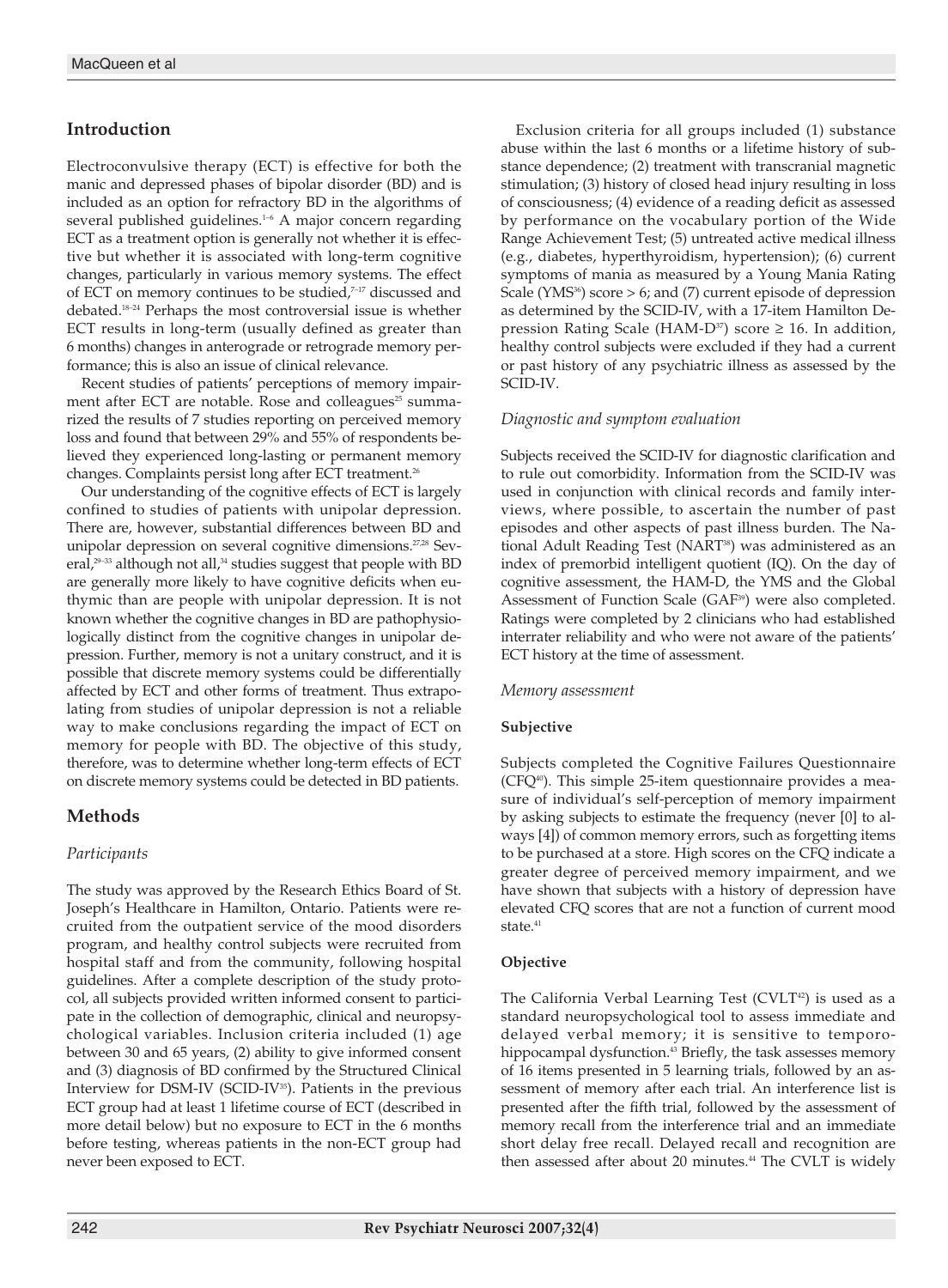used to assess verbal learning memory in patients with mood disorders and other neuropsychiatric conditions.<sup>42</sup>

We also used a computerized task, the process dissociation task, to examine recollection and habit memory integrity within a single task.<sup>45,46</sup> This task has been recognized as a valid method of examining recollection memory processes independent of habit memory in a single paradigm.<sup>47</sup> The task is sensitive to recollection memory impairment in subjects with unipolar depression across a variety of mood states<sup>41,48</sup> and employs stimuli that have been extensively studied in nonpsychiatric populations. Briefly, 18 stimulus words are paired with 2 associative responses that occurred with equal frequency in published norms (e.g., door-knobs, door-knock). Stimuli are presented on an IBM compatible computer monitor with Micro-Experimental Software.<sup>49</sup> Character size is approximately  $3 \times 4$  mm, and subjects sit about 75 cm from the monitor.

The first phase of the procedure consists of training, during which, a habit is created by repeated association of the word pairs. Word pairs are presented every 2 seconds as an incomplete pair (door-kno\_ \_), then for 1 second as the complete pair (door-knobs). Subjects guess completions that are semantically related to the stimulus word. Unknown to subjects, the word pairs occur with specific frequencies; one pair (e.g., door-knobs) is presented as the correct response in 67% of trials while the other word pair (e.g., door-knock) is presented as the correct response in 33% of trials. Word pairs are presented in random order with the exception that no word pair occurred on more than 3 consecutive trials. The word pairs that are presented at high or low frequency are counterbalanced across subjects.

After this training phase, subjects immediately proceeded to a phase that presented 18 successive study test lists of 8 of the word pairs shown during training. Subjects read the word pairs and were told to remember them for a test that would follow. A mathematical distractor task was presented after the study list. The key test occurred immediately after the mathematical task when incomplete word pairs appeared on the screen at the rate of 1 pair every 3 seconds (door-kno\_ \_). Subjects completed the pair with the word on the immediately preceding study list and were told to guess if they did not remember.

Recollection scores were obtained by subtracting the probability of the incongruent trial (when study list pairs were the same as the low- frequency pair during training) from the congruent trial (where study list pairs were the same as the high-frequency pair during training) probability. An estimate of habit is obtained by the formula habit equals incongruent probability divided by 1 minus the recollection.<sup>45</sup>

The Continuous Visual Memory Task (CVMT) uses a visual recognition procedure to measure the acquisition of visual memory discriminations and a delayed multiple choice recognition procedure.<sup>50</sup> It comprises 112 complex, ambiguous drawings and irregular figures that are presented sequentially for 2 seconds each. In addition, it includes a 30 minute delayed recall trial and visual discrimination task. It uses a visual recognition procedure to measure acquisition of visual memory discriminations and a delayed multiple choice memory recognition component.<sup>51</sup> The construct validity of the CVMT has been demonstrated in healthy adults $50$ and in patient samples.<sup>51</sup>

## *Sample size calculation*

Previous studies of acute or subacute ECT treatment effects on cognition have reported moderate effect sizes on at least some components of verbal learning tasks. For example, one group of investigators found several differences in verbal recall measures for patients receiving ECT, compared with those treated with transcranial magnetic stimulation, with sample sizes of  $14-16$  people.<sup>52</sup> We found that the effect size for the recollection memory component of the process dissociation task is large and robust in repeated samples of subjects with mood disorders. Using published tables with  $\alpha$  = 0.05 and  $\beta$  = 0.10, we calculated that a sample of 20 subjects per group would have at least 90% power to detect a difference in patient and control groups at 5% significance with an estimate of moderate effect sizes.

## *Statistical analyses*

We compared clinical and demographic characteristics with analyses of variance (ANOVAs) and between–group *t* tests (Welch-corrected for unequal variances). In addition, we used the chi-square test to compare the groups on BD type and substance abuse. Group differences in mood state and cognitive performance (process–dissociation task, CVLT, CFQ, CVMT) were evaluated with between–subjects 1-way ANOVA. Post hoc analyses were conducted with Newman–Keuls when significant main effects were present. Pearson's correlation coefficients were calculated to investigate relations between (a) subjective and objective neuropsychological test scores that demonstrated statistically significant group differences ( $p < 0.05$ ), (b) burden of illness, (c) current mood state and (d) ECT details (e.g., number of ECT treatments), with a significance level of  $p < 0.05$ .

Results were expressed as a mean and a standard error of the mean. We considered a 5% significance level ( $p \le 0.05$ ) for all statistical analyses.

# **Results**

# *Demographic and clinical variables*

There were 20 participants in each group (see Table 1). The median total number of ECT treatments received was 12, with a range from 6 to 72. All participants in the ECT group had bilateral treatment, which is the convention at this treating centre. Two patients received some unilateral ECT but had bilateral ECT for the majority of treatment. The average interval between the last ECT treatment and participation in the current study was 45 months (standard deviation [SD] 21 mo).

There were no differences in age ( $F_{257} = 0.47$ ,  $p = 0.63$ ), educational achievement ( $F_{2,57} = 1.01$ ,  $p = 0.37$ ) or full-scale IQ as estimated by the NART ( $F_{2,57}$  = 1.20,  $p = 0.31$ ) between pa-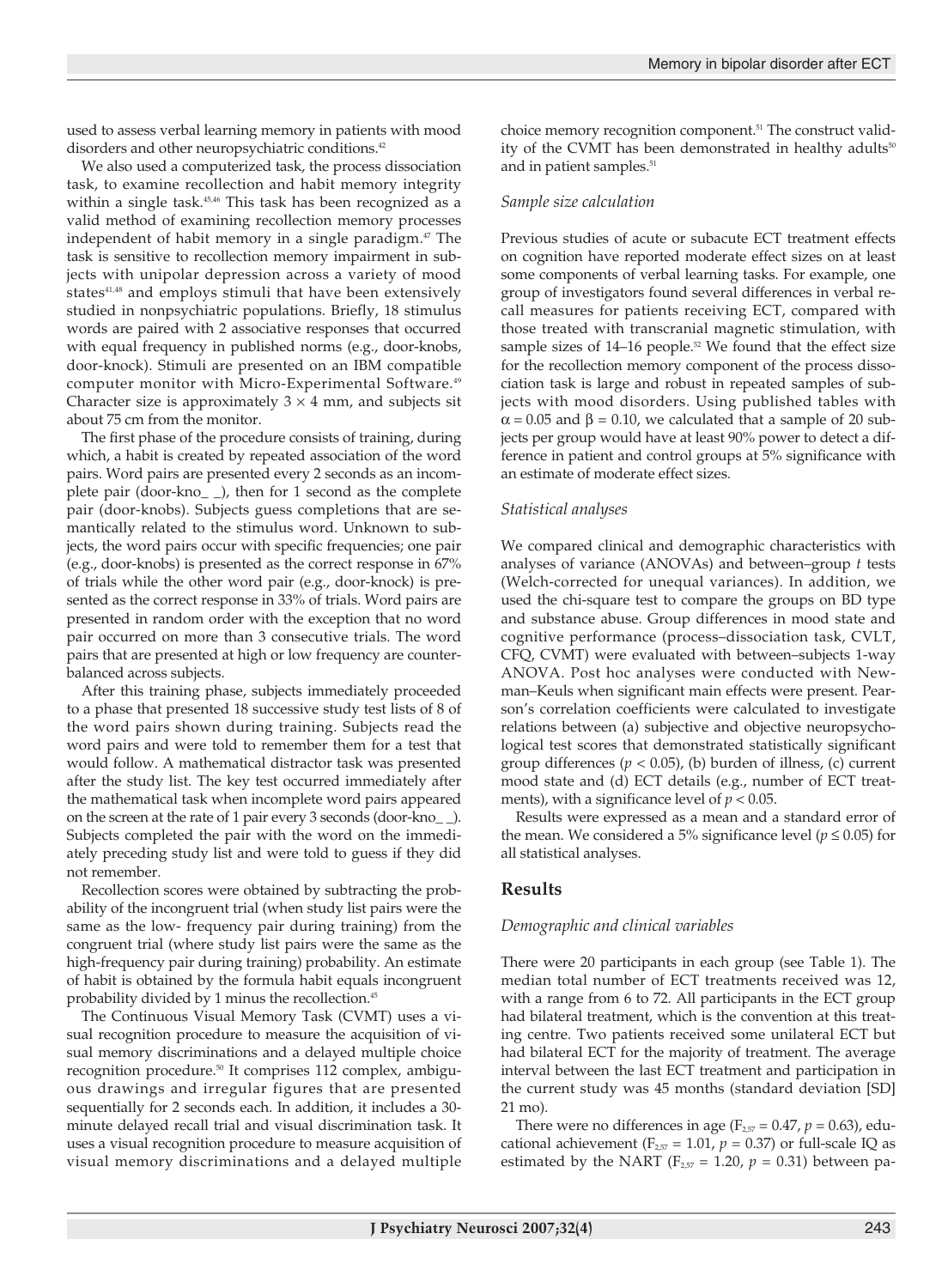tients with or without past ECT or with healthy control subjects (see Table 1).

There were no significant differences between the patient

| Table 1: Demographic and clinical variables for all groups |  |  |
|------------------------------------------------------------|--|--|
|                                                            |  |  |

|                             | Group; mean (and SD)*       |                    |               |  |  |
|-----------------------------|-----------------------------|--------------------|---------------|--|--|
| Variable                    | Healthy control<br>subjects | <b>BD with ECT</b> | BD no ECT     |  |  |
| Sex,% women                 | 75                          | 75                 | 75            |  |  |
| Age, yr                     | 43.8 (1.8)                  | 45.9(1.8)          | 43.9 (1.6)    |  |  |
| Years of<br>education       | 15.7(0.9)                   | 14.4(0.6)          | 14.8(0.6)     |  |  |
| <b>FSIQ</b>                 | 115.9(1.8)                  | 113.4 (1.7)        | 112.4 (1.4)   |  |  |
| Duration of<br>illness, yr  | NA                          | 19.7(2.3)          | 24.4(2.3)     |  |  |
| Age at illness<br>onset, yr | <b>NA</b>                   | 26.2(3.1)          | 19.6(2.1)     |  |  |
| TLMTHILL, + mo              | <b>NA</b>                   | 112.9 (21.9)       | 114.0 (15.9)  |  |  |
| DURMED, ‡ yr                | <b>NA</b>                   | 11.9(1.8)          | 13.2(1.7)     |  |  |
| HAM-D-17 score              | 2.2(0.4)                    | $13.4(1.8)$ §      | $12.0(1.7)\$  |  |  |
| <b>YMS</b> score            | 0.0(0.0)                    | 0.5(0.2)           | 0.4(0.3)      |  |  |
| GAF score                   | 86.3 (1.5)                  | $62.5(2.7)\$       | $67.9(2.3)$ § |  |  |
|                             |                             |                    |               |  |  |

SD = standard deviation; BD = bipolar disorder; ECT = electroconvulsive therapy; FSIQ = full-scale IQ; NA = not applicable; TLMTHILL = total no. of months ill (lifetime); DURMED = duration of medication use; HAM-D-17 = Hamilton Depression Rating Scale; YMS = Young Mania Rating Scale; GAF = Global Assessment of Function Scale. \*Unless otherwise indicated.

†Total reported lifetime number of months spent in mood episodes.

‡Number of years since first mood medication was started.

 $\S p < 0.05$  difference from healthy comparison subjects.

groups on any measure of illness burden (see Table 1). There were overall group differences at the time of testing between healthy control subjects and patients on scores of depression (HAM-D-17,  $F_{2.57} = 15.6$ ,  $p < 0.001$ ), but there were no significant differences in mania scores as reflected by the YMS  $(F_{2,57} = 1.2, p = 0.298)$ . Post-hoc SNK tests revealed no significant differences in HAM-D scores between patient groups. There were also significant differences in GAF scores between the patient groups and healthy control subjects  $(F_{2,57} = 31.3, p < 0.001)$  but no significant differences between the ECT and non-ECT groups on GAF scores.

#### *Cognitive failures questionnaire*

There was a significant difference between patient groups and healthy comparison subjects in their self-perceptions of memory deficits, as indicated by scores on the CFQ (see Table 2). There were significant differences between patient groups, compared with healthy control subjects and between the ECT and non-ECT groups. Notably, patients who received ECT perceived more memory impairment than did patients who had never received ECT (see Table 2).

#### *Process–dissociation task scores*

As shown in Table 2, recollection scores on the process dissociation task differed between groups. Patient groups differed from control subjects, but not from each other. The groups

|                             | Group; mean (and SD)           |                    |            |                        |                   |
|-----------------------------|--------------------------------|--------------------|------------|------------------------|-------------------|
| Measure                     | Healthy comparison<br>subjects | <b>BD with ECT</b> | BD no ECT  | ANOVA; $F (p value)^*$ | SNK post hoc test |
| <b>Process dissociation</b> |                                |                    |            |                        |                   |
| Recollection                | 0.44(0.04)                     | 0.28(0.04)         | 0.32(0.04) | 5.19(0.009)            | ECT-BD, $BD < C$  |
| Habit                       | 0.55(0.02)                     | 0.57(0.02)         | 0.59(0.02) | 0.79(0.457)            |                   |
| Guess                       | 0.57(0.02)                     | 0.60(0.02)         | 0.65(0.02) | 5.35 (0.007)           | $C$ , BD-ECT < BD |
| <b>CVLT</b>                 |                                |                    |            |                        |                   |
| iFR-A, 1st                  | 9.6(0.4)                       | 5.9(0.4)           | 7.5(0.6)   | 17.6 (0.001)           | $ECT-BD < BD < C$ |
| iFR-A, 5th                  | 14.9(0.4)                      | 11.2(0.6)          | 13.2(0.6)  | 12.3(0.001)            | $ECT-BD < BD < C$ |
| iFR-A, total                | 65.0(1.9)                      | 46.1(2.4)          | 55.2(2.6)  | 16.9 (0.001)           | $ECT-BD < BD < C$ |
| iFR-B                       | 8.7(0.4)                       | 5.5(0.5)           | 6.9(0.5)   | 12.3(0.001)            | $ECT-BD < BD < C$ |
| SdFR                        | 13.9(0.5)                      | 8.8(0.6)           | 11.0(0.8)  | 15.6 (0.001)           | $ECT-BD < BD < C$ |
| sdCR, total                 | 14.4(0.4)                      | 11.0(0.7)          | 13.0(0.6)  | 9.3(0.001)             | $ECT-BD < BD, C$  |
| LdFR                        | 14.3(0.5)                      | 9.8(0.9)           | 11.9(0.6)  | 11.1(0.001)            | $ECT-BD < BD < C$ |
| IdCR, total                 | 14.7(0.4)                      | 10.8(0.7)          | 12.6(0.6)  | 11.8(0.001)            | $ECT-BD < BD < C$ |
| <b>RG HITS</b>              | 15.7(0.2)                      | 14.4(0.5)          | 14.90(0.3) | 3.7(0.032)             | ECT-BD, $BD < C$  |
| RG, % false alarms          | 0.5(0.4)                       | 4.6(1.4)           | 4.6(0.9)   | 5.6 (0.006)            | $C <$ ECT-BD, BD  |
| RG, % false alarms-old      | 1.3(1.3)                       | 10.3(2.8)          | 11.3(2.7)  | 5.5(0.006)             | $C <$ ECT-BD, BD  |
| RG, % false alarms-new      | 0.3(0.3)                       | 2.3(1.1)           | 2.0(0.6)   | 2.4(0.101)             |                   |
| <b>CVMT</b>                 |                                |                    |            |                        |                   |
| <b>CVMT</b> total score     | 74.3(2.1)                      | 71.1(1.4)          | 70.9 (1.9) | 1.1(0.353)             |                   |
| <b>CVMT-RG</b>              | 3.9(0.5)                       | 2.9(0.4)           | 3.4(0.4)   | 1.5(0.224)             |                   |
| <b>CFQ</b>                  | 30.0(2.2)                      | 58.8(4.1)          | 49.3 (2.9) | 21.8 (0.001)           | $C < BD < ECT-BD$ |

**Table 2: Performance of patients and healthy comparison subjects on subjective and objective assessment of memory**

SD = standard deviation; BD = bipolar disorder; ECT = electroconvulsive therapy; ANOVA = analysis of variance; SNK = Newman–Keuls; CVLT = California Verbal Learning Test; iFR-A = immediate free recall list A; SdFR = short delay free recall; sdCR = short delay cued recall; LdFR = long delay free recall; ldCR = long delay cued recall; RG = recognition; HITS = correct responses; CVMT = Continuous Visual Memory Task; CFQ = Cognitive Failures Questionnaire.  $*$ *df* = 2.57

Threshold for significance was  $p < 0.05$ . ECT-BD = patients with prior ECT treatment; BD = patients with no previous ECT treatment; C = healthy comparison subjects.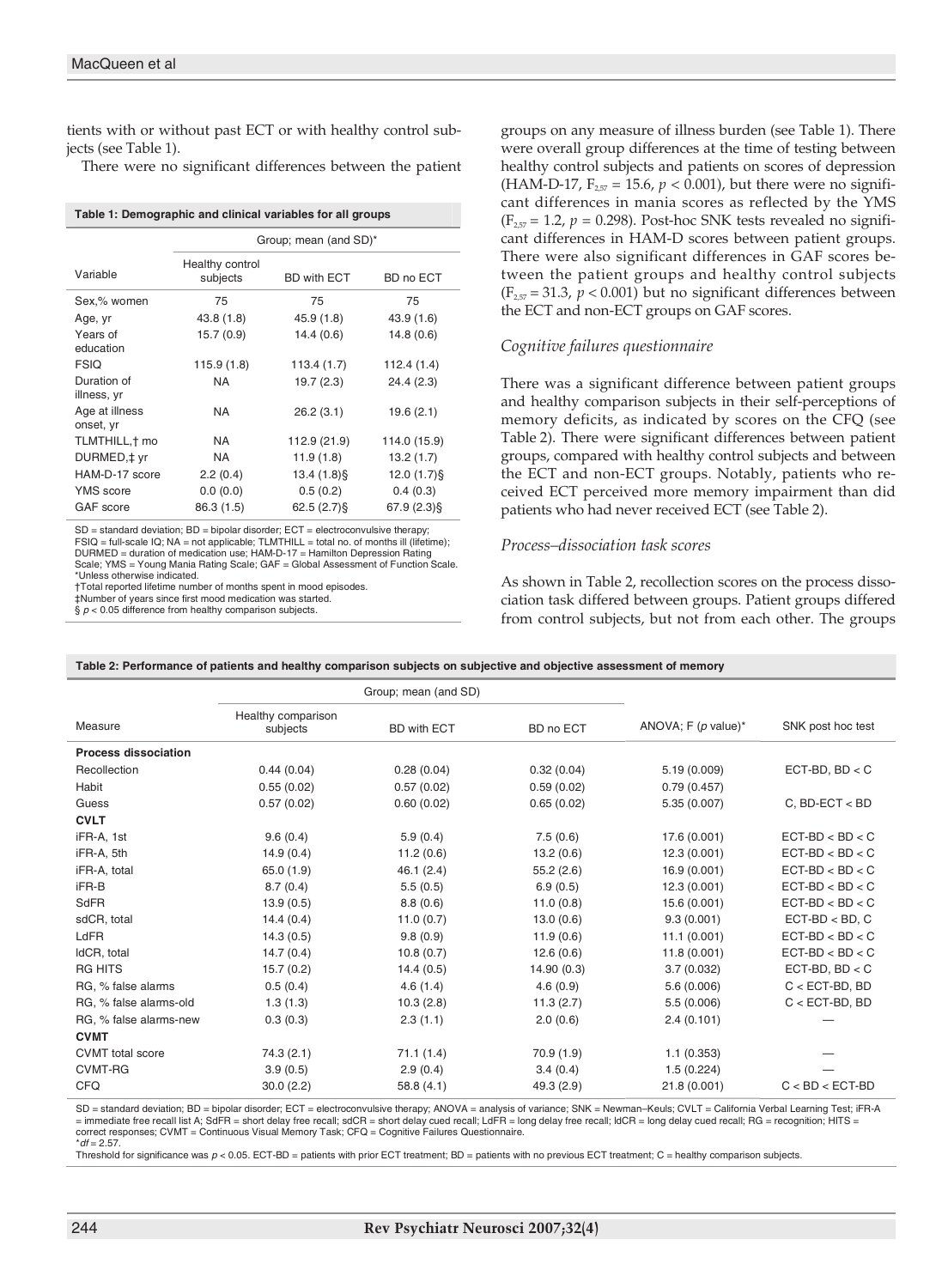also differed significantly on the guessing variable. Post-hoc SNK revealed that the ECT group and the non-ECT group did not differ from each other, and similarly, the ECT group did not differ from the control group, yet the scores were significantly different for the non-ECT group, compared with the control group. The habit memory scores did not differ between groups. Although HAM-D and YMS scores were virtually identical between groups, we compared recollection memory performance for subjects when HAM-D scores were included as a covariate in analyses of memory function, with no change in the pattern of results. GAF also failed to contribute to recollection or habit scores when included in analyses as a covariate. Thus, it appears that differences in performance between groups on the recollection component of the process dissociation task cannot be accounted for on the basis of differential depression scores at the time of assessment or on the basis of age, education, illness duration or past illness burden, because these variables were matched.

# *California Verbal Learning Test*

There were several group differences in performance on the CVLT (see Table 2). Consistent with performance on the recollection portion of the process dissociation task, the patients differed from the control subjects on virtually all aspects of immediate, short-delay and long-delay recall. For all immediate free-recall measures (trials 1–5), and for the short- and long-delay free recall, the patient groups performed significantly worse than the healthy control subjects, recalling fewer words across trials. Patients with remote ECT performed at lower levels than did patients with no past ECT treatment. Table 2 highlights the differences between the groups and where the ECT-BD group differs from the BD group without past ECT. Patient groups had significantly poorer performance on some recognition measures (recognition hits, percent of false alarms, percent of false alarm error of old items [B-list], discrimination, recognition d-prime), but not all (percent of false alarm error of new items [non-B list] and recognition response bias scores) than the comparison subjects. Post-hoc SNK tests found that, for all recognition measures, the patient groups differed significantly from the healthy participants, except for the recognition hits, where the ECT–BD group alone differed significantly from the control subjects. The ECT–BD and non-ECT–BD groups did not differ significantly from each other.

# *Continuous Visual Memory Task*

Not all subjects were able to complete the CVMT; both patient groups had a total of  $n = 18$  participants, whereas the healthy comparison group had  $n = 14$ . There were no significant differences between groups on measures of visual memory (see Table 2).

# *Correlations*

We examined the Pearson correlations between several measures of past illness burden (including time since illness onset, time since first treatment, number of lifetime episodes, number of months hospitalization) and current mood state measures. No significant relations were observed between any measure of past illness burden and memory performance. This lack of association may reflect the relatively long duration of illness experienced by all patients. The ECT–BD group is a group of patients with a sufficient illness burden to have had remote ECT, and the non-ECT patients were specifically selected to have a past illness burden equivalent to that of the ECT–BD group. Thus, our ability to detect differences in memory as a function of illness burden might have been compromised by the relative homogeneity of the samples on this dimension.

Further, we performed correlations with current mood state measures and cognitive variables. Once again, no associations were observed, but as above, the samples were selected to have a restricted range of current mood symptoms, which likely reduced the probability of observing relations between symptoms and cognitive performance.

Finally, we examined the number of ECT treatments and the number of months between last ECT for relations with cognitive measures. Once again, no associations were observed. This was somewhat more surprising because participants had a wide range of past treatments and a variable duration from ECT to assessment. This lack of association may reflect a lack of power because of the relatively small number of subjects (only the past ECT group,  $n = 20$ ) for whom this analysis was relevant. More interestingly, it may reflect a threshold effect, after which, an increased number of ECT treatments has little added impact on long-term cognitive function.

# **Discussion**

A salient finding of this study is that both patient groups had significant impairment on measures of verbal learning and recollection when compared with age- and sex-matched healthy comparison subjects. Results from the processdissociation task confirm previous reports that patients with BD have recollection memory problems; the deficits were striking and not accounted for by mood symptoms at the time of assessment. Results from the CVLT demonstrated deficits in immediate and short- and long-delay free recall and cued recall when patients were compared with control subjects. Comprehensive reviews of neuropsychological function in BD conclude that cognitive deficits in euthymic patients with BD are particularly prominent in the domains of verbal learning and memory and, more specifically, in the acquisition, encoding and retrieval of information, compared with retention.<sup>31,53-58</sup> The lack of performance differences between patient groups and comparison subjects on the CVMT is consistent with some<sup>59-62</sup> but not all studies.<sup>63</sup>

# *Long-term effects of ECT*

There were differences in several aspects of learning and memory in patients who had or had not received ECT remotely, suggesting that there may be sustained impairment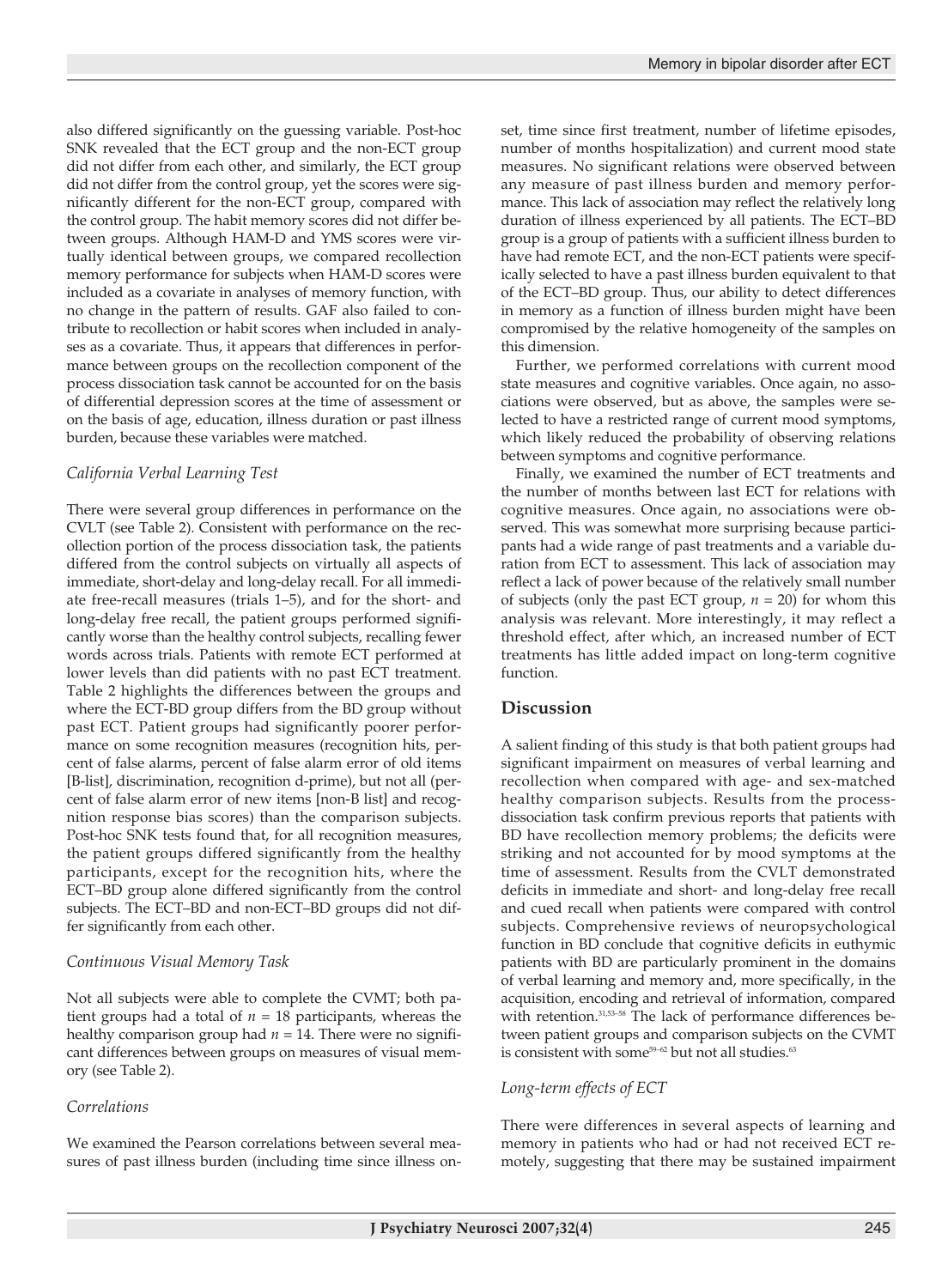in patients who have had ECT that exceeds that for patients with BD only. These findings are important, given the limited literature on the long-term effects of ECT on cognition and the dearth of literature examining the effect of ECT in people with BD.

ECT patients had a lower tendency to guess on the process dissociation task, although their habit or implicit memory was not lower than the non-ECT patients or healthy comparison subjects. It is difficult to know whether this reflects a different strategy in approaching the task. It is possible that the ECT group perceived that they had more memory problems and were therefore less likely to offer a guess than the non-ECT group.

The past ECT group had worse performance than that of the non-ECT group on immediate and short- and long-delay free recall and cued recall measures on the CVLT. Patients had further difficulty with encoding and retrieving information, compared with the non-ECT group, implicating medial temporal lobe structures and, possibly, aspects of the prefrontal cortex. The CVLT in particular identifies encodingbased memory deficits where free recall, short- and longterm memory and cued recall depend on proper encoding of the list and retrieval. Further, this list-learning task involves a component of strategic organization and is sensitive to executive dysfunction; it is possible that elements of executive function were particularly affected by ECT.

# *Perceived memory impairment*

There were group differences on the CFQ, with patients having significantly greater perceived memory impairment than control subjects. Further, the ECT group had particularly high CFQ scores that exceeded those of the non-ECT group. Thus, even when such factors as diagnosis, illness burden, current symptoms and current medication use are comparable, patients with BD who have had ECT remotely perceive a greater severity and frequency of memory problems. This perceived impairment correlated with measured impairment, consistent with a previous study of patients with unipolar depression who were also assessed with the CFQ.<sup>41</sup> This finding is consistent with a recent report that patients who received ECT had memory complaints, even when they were interviewed on average 282 days after treatment concluded.<sup>26</sup> The results reviewed by Rose and colleagues $25$  also support the notion that patients with ECT complain of long-lasting memory problems; however, to our knowledge, our study is one of few to compare memory complaints not only against healthy comparison subjects but also to a group of BD patients without ECT matched on other illness variables.

# *Factors influencing learning and memory deficits*

Recognizing that there is no one preferred or even conventional method of reflecting past illness burden in BD, we attempted to reflect illness burden through several measures, including overall illness duration, lifetime number of months ill, number of depressive episodes and number of lifetime hospitalizations. Many subjects in this study have been observed in our clinic and, in most instances, we obtained supporting documentation, such as past chart records or consult notes regarding the illness burden. Despite the various ways of measuring illness burden, there was no evidence of an association between these measures and memory impairment.

The lack of association between clinical and demographic factors and performance on the cognitive tests may partly reflect the homogeneity of the sample. People with BD, similar to those with unipolar depression, tend to have ECT somewhat later in the course of illness. Because we intentionally matched the non-ECT group to control for illness burden, we have an overall patient sample with established, recurrent illness. Thus, it is possible that, if patients had been more heterogeneous, we would have observed associations with past illness burden, such as those described using the CVLT in predominately euthymic populations.<sup>64-68</sup>

# *Medication effects*

Polypharmacy was common in this relatively refractory group; the group with past ECT averaged 2.5 medications per subject, and the non-ECT group averaged 2. Although it is impossible to rule out medication effects, there were no systematic differences in treatment between the 2 groups that would have predicted the current pattern of results. The atypical antipsychotic clozapine is the psychotropic medication with the greatest amount of data to support a salutary effect on cognition, and equal numbers of patients from each group were receiving clozapine (4 per group). Because clozapine is generally reserved for patients with refractory BD, the equal number of patients receiving this agent in each group suggests a rough equivalence in the refractoriness of the patient samples, supporting the fact that there was no difference in the illness burden for the patient groups. No patients were treated with first-generation antipsychotic medications or with other highly anticholinergic medications (tricyclic medications, antiparkinsonian medications) at the time of assessment.

# *Limitations*

There are several limitations to this study. Ideally, patients would have been randomly assigned to receive ECT, thus minimizing the potential for systematic differences between patient groups. In reality, however, even recent studies that have examined the short-term effect of ECT on memory have used patient preference as the factor determining assignment to ECT.<sup>52</sup> For a study of the long-term effect of ECT on cognitive variables, even if it was possible to randomize patients to ECT or non-ECT, the treatments administered in the period between ECT and testing could not be rigidly prescribed. Many factors determine whether a patient receives ECT, including preference and accessibility; thus, there is no a priori reason to assume that, because the ECT group had ECT, they were de facto a more ill population. Nonetheless, it is impossible to confirm that there were no systematic demographic or illness variables other than treatment with ECT that accounted for the observed differences in the ECT versus the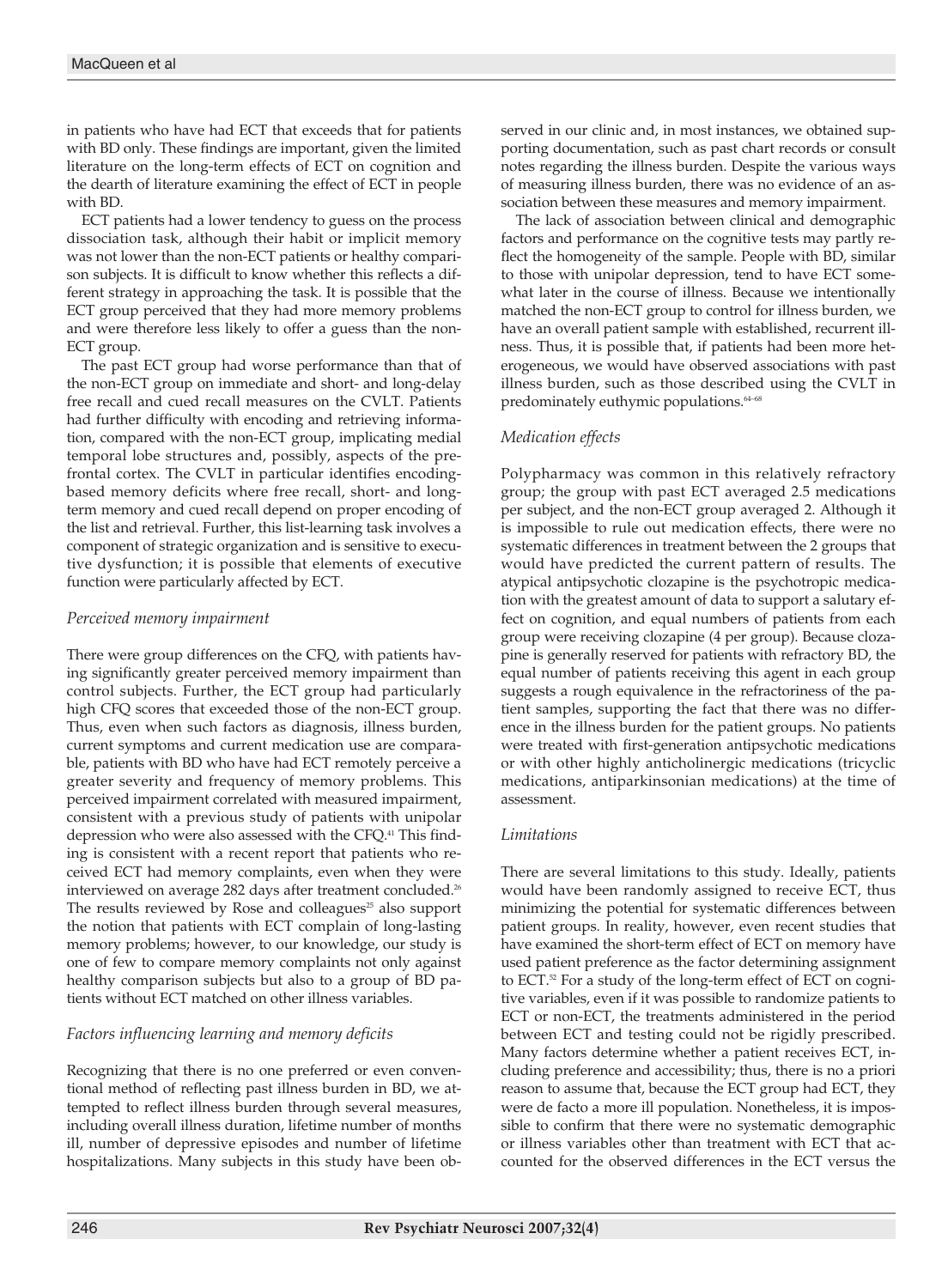non-ECT groups, although none of the current or past illness variables that we examined suggest this.

A second limitation is that retrograde memory impairment was not examined. This is also challenging to do in a study of long-term treatment effects, but it is an important issue, because patients sometimes complain of loss of memories acquired before ECT treatment.

Finally, although the sample sizes were larger than most studies examining cognition after ECT, it was not sufficient to allow us to examine the effects of some demographic and clinical variables in detail. For example, the samples were specifically chosen to be free of lifetime substance dependence, including alcohol dependence, which has an added negative impact on cognition in euthymic patients with  $BD^{\circ 2}$ and could possibly exacerbate ECT-related cognitive changes. Similarly, participants were selected to be free of serious medical illness, although somatic diseases are common among people with BD. Larger and more diverse samples, with higher rates of comorbid conditions common to BD, would have allowed us to examine for any associations between treatment and condition.

Despite these limitations, our study provides preliminary data suggesting that the long-term effects of ECT in patients with BD warrant further investigation. The absence of longterm changes in cognition in people with unipolar depression treated with ECT is not sufficient to ensure that patients with BD will have the same long-term outcome. From a clinical perspective, it is unlikely that this would shift the risk–benefit ratio of ECT — a notably effective treatment — even if such long-term changes are confirmed in future studies. There are, however, several strategies being investigated for the treatment of cognitive problems, including short-term cognitive problems associated with ECT69–72 and long-term cognitive problems in patients with BD. These data, if confirmed, will support the role for cognitive sparing agents in ECT and suggest that patients with BD who do have ECT are a group that must be flagged for monitoring cognitive complaints and, perhaps, a group that should be targeted for prophylactic intervention.

**Acknowledgements:** We appreciate the support of Ms. Cathy Preete who assisted with manuscript preparation.

#### **Competing interests:** None declared.

**Contributors:** Drs. MacQueen and Marriott and Ms. Bégin designed the study. Dr. Marriott and Ms. Bégin acquired the data, which Dr. MacQueen, Ms. Parkin, Dr. Marriott and Mr. Hasey analyzed. Drs. MacQueen and Marriott and Ms. Parkin wrote the article, which Dr. Marriott, Ms. Bégin and Mr. Hasey revised. All authors gave final approval for the article to be published.

## **References**

- 1. APA. Practice guideline for the treatment of patients with bipolar disorder (revision). *Am J Psychiatry* 2002;159:1-50.
- UK ECT Review Group et al. Efficacy and safety of electroconvulsive therapy in depressive disorders: a systematic review and meta-analysis. *Lancet* 2003;361:799-808.
- Goodwin GM. Evidence-based guidelines for treating bipolar dis-

order: recommendations from the British Association for Psychopharmacology. *J Psychopharmacol* 2003;17:149-73.

- 4. Royal Australian and New Zealand College of Psychiatrist Clinical Practice Guidelines Team for Bipolar Disorder. Australian and New Zealand clinical practice guidelines for the treatment of bipolar disorder. *Aust N Z J Psychiatry* 2004;38:280-305.
- 5. Suppes T, Dennehy EB, Hirschfeld RM, et al. The Texas implementation of medication algorithms: update to the algorithms for treatment of bipolar I disorder. *J Clin Psychiatry* 2005;66:870-86.
- Yatham LN, Kennedy SH, O'Donovan C, et al. Canadian Network for Mood and Anxiety Treatments (CANMAT) guidelines for the management of patients with bipolar disorder: consensus and controversies. *Bipolar Disord* 2005;7(Suppl 3):5-69.
- 7. Abraham G, Milev R, Delva N, et al. Clinical outcome and memory function with maintenance electroconvulsive therapy: a retrospective study. *J ECT* 2006;22:43-5.
- 8. Tharyan P, Adams CE. Electroconvulsive therapy for schizophrenia. *Cochrane Database Syst Rev* 2005;(2):CD000076.
- 9. Lekwauwa R, McQuoid D, Steffens DC. Hippocampal volume is associated with physician-reported acute cognitive deficits after electroconvulsive therapy. *J Geriatr Psychiatry Neurol* 2006;19:21-5.
- 10. Bosboom PR, Deijen JB. Age-related cognitive effects of ECT and ECT-induced mood improvement in depressive patients. *Depress Anxiety* 2006;23:93-101.
- 11. Datto CJ, Levy S, Miller DS, et al. Impact of maintenance ECT on concentration and memory. *J ECT* 2001;17:170-4.
- 12. Johanson A, Gustafson L, Risberg J, et al. Long-term follow-up in depressed patients treated with electroconvulsive therapy. *J ECT* 2005;21:214-20.
- 13. Butterfield NN, Graf P, Macleod BA, et al. Propofol reduces cognitive impairment after electroconvulsive therapy. *J ECT* 2004;20:3-9.
- 14. Frasca TA, Iodice A, McCall WV. The relationship between changes in learning and memory after right unilateral electroconvulsive therapy. *J ECT* 2003;19:148-50.
- 15. Legendre SA, Stern RA, Solomon DA, et al. The influence of cognitive reserve on memory following electroconvulsive therapy. *J Neuropsychiatry Clin Neurosci* 2003;15:333-9.
- 16. Rami-Gonzalez L, Salamero M, Boget T, et al. Pattern of cognitive dysfunction in depressive patients during maintenance electroconvulsive therapy. *Psychol Med* 2003;33:345-50.
- Rami L, Bernardo M, Boget T, et al. Cognitive status of psychiatric patients under maintenance electroconvulsive therapy: a one-year longitudinal study. *J Neuropsychiatry Clin Neurosci* 2004;16:465-71.
- 18. Abrams R. Does brief-pulse ECT cause persistent or permanent memory impairment? *J ECT* 2002;18:71-3.
- 19. Andre L. Memory loss: from polarization to reconciliation. *J ECT* 2001;17:228-9.
- 20. Donahue AB. Electroconvulsive therapy and memory loss: a personal journey. *J ECT* 2000;16:133-43.
- 21. Koopowitz LF, Chur-Hansen A, Reid S, et al. The subjective experience of patients who received electroconvulsive therapy. *Aust N Z J Psychiatry* 2003;37:49-54.
- 22. Prudic J, Peyser S, Sackeim HA. Subjective memory complaints: a review of patient self-assessment of memory after electroconvulsive therapy. *J ECT* 2000;16:121-32.
- 23. Reisner AD. The electroconvulsive therapy controversy: evidence and ethics. *Neuropsychol Rev* 2003;13:199-219.
- 24. Sackeim HA. Memory and ECT: from polarization to reconciliation. *J ECT* 2000;16:87-96.
- 25. Rose D, Fleischmann P, Wykes T, et al. Patients' perspectives on electroconvulsive therapy: systematic review. *BMJ* 2003;326:1363.
- 26. Sienaert P, De BT, Vansteelandt K, et al. Patient satisfaction after electroconvulsive therapy. *J ECT* 2005;21:227-31.
- 27. Sweeney JA, Kmiec JA, Kupfer DJ. Neuropsychologic impairments in bipolar and unipolar mood disorders on the CANTAB neuro-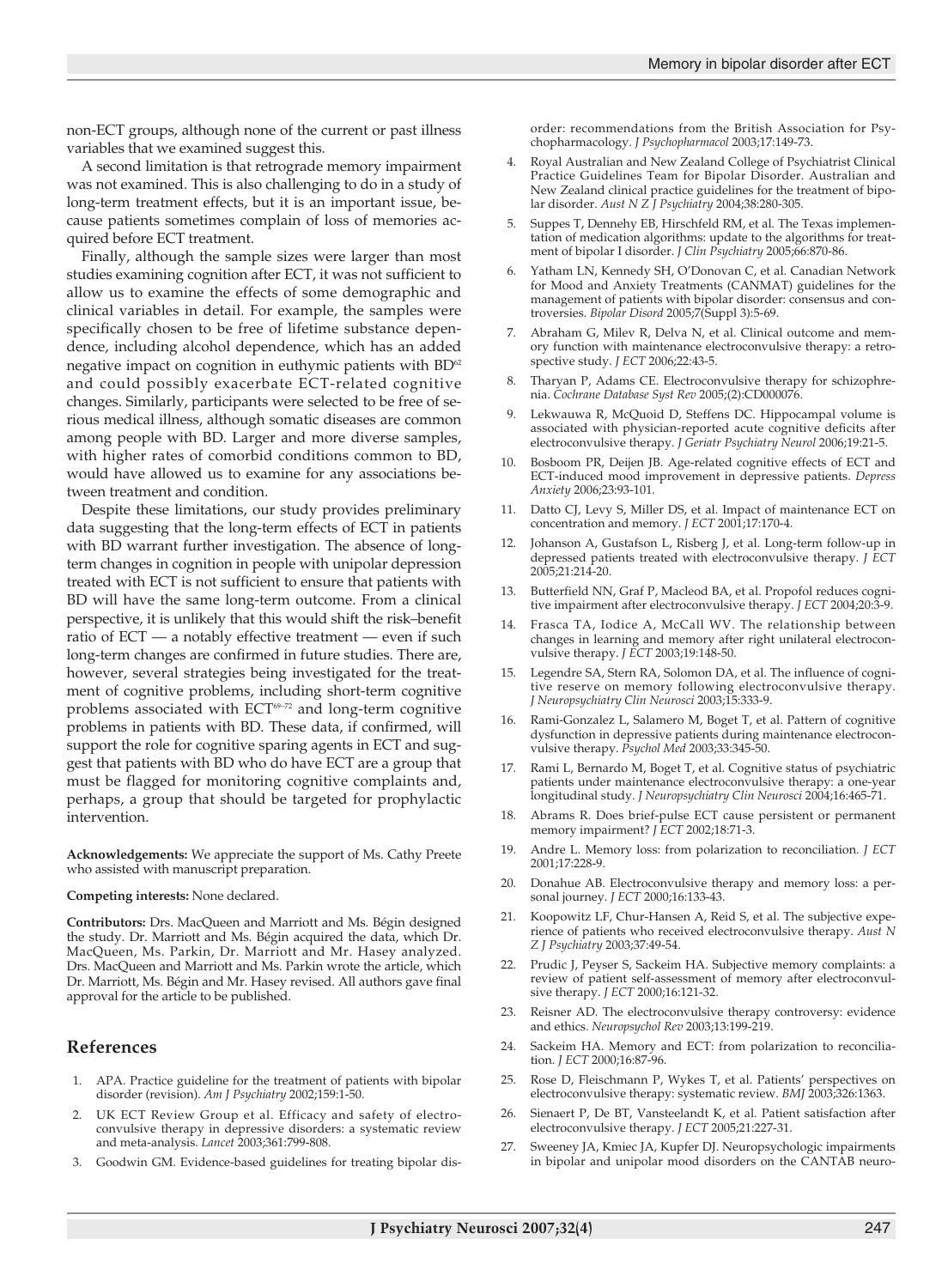

cognitive battery. *Biol Psychiatry* 2000;48:674-84.

- 28. Grant MM, Thase ME, Sweeney JA. Cognitive disturbance in outpatient depressed younger adults: evidence of modest impairment. *Biol Psychiatry* 2001;50:35-43.
- 29. Tavares JV, Drevets WC, Sahakian BJ. Cognition in mania and depression. *Psychol Med* 2003;33:959-67.
- 30. Borkowska A, Rybakowski JK. Neuropsychological frontal lobe tests indicate that bipolar depressed patients are more impaired than unipolar. *Bipolar Disord* 2001;3:88-94.
- 31. Smith DJ, Muir WJ, Blackwood DH. Neurocognitive impairment in euthymic young adults with bipolar spectrum disorder and recurrent major depressive disorder. *Bipolar Disord* 2006;8:40-6.
- 32. Wolfe J, Granholm E, Butters N, et al. Verbal memory deficits associated with major affective disorders: a comparison of unipolar and bipolar patients. *J Affect Disord* 1987;13:83-92.
- 33. Savard RJ, Rey AC, Post RM. Halstead-Reitan Category Test in bipolar and unipolar affective disorders. Relationship to age and phase of illness. *J Nerv Ment Dis* 1980;168:297-304.
- 34. Kessing LV. Cognitive impairment in the euthymic phase of affective disorder. *Psychol Med* 1998;28:1027-38.
- 35. First MB, Spitzer RL, Gibbon M. *Structured Clinical Interview for Axis-I-DSM-IV Disorders.* New York: Biometrics Research; 1994.
- 36. Young RC, Biggs JT, Ziegler VE, et al. A rating scale for mania: reliability, validity and sensitivity. *Br J Psychiatry* 1978;133:429-35.
- 37. Hamilton M. A rating scale for depression. *J Neurol Neurosurg Psychiatry* 1960;23:56-62.
- 38. Nelson H. *National Adult Reading Test Manual*. Windsor: NFER-Nelson; 1982.
- 39. Bodlund O, Kullgren G, Ekselius L, et al. Axis V–Global Assessment of Functioning Scale. Evaluation of a self-report version. *Acta Psychiatr Scand* 1994;90:342-7.
- 40. Broadbent DE, Cooper PF, FitzGerald P, et al. The Cognitive Failures Questionnaire (CFQ) and its correlates. *Br J Clin Psychol* 1982; 21:1-16.
- 41. MacQueen GM, Galway TM, Hay J, et al. Recollection memory deficits in patients with major depressive disorder predicted by past depressions but not current mood state or treatment status. *Psychol Med* 2002;32:251-8.
- 42. Delis DC, Freeland J, Kramer JH, et al. Integrating clinical assessment with cognitive neuroscience: construct validation of the California Verbal Learning Test. *J Consult Clin Psychol* 1988;56:123-30.
- 43. Osuji IJ, Cullum CM. Cognition in bipolar disorder. *Psychiatr Clin North Am* 2005;28:427-41.
- 44. Otto MW, Bruder GE, Fava M, et al. Norms for depressed patients for the California verbal learning test: associations with depression severity and self-report of cognitive difficulties. *Arch Clin Neuropsychol* 1994;9:81-8.
- 45. Jacoby LL. Invariance in automatic influences of memory: toward a user's guide for the process-dissociation procedure. *J Exp Psychol Learn Mem Cogn* 1998;24:3-26.
- 46. Jacoby LL, Jennings JM, Hay JF. Dissociating automatic and consciously controlled processes: implications for diagnosis and rehabilitation of memory deficits. In: Herman DJ, editor. *Basic and Applied Memory Research*. Mahwah (NJ): Lawrence Erlbaum Associates; 1996. p. 161-93.
- 47. Ruiz-Caballero JA, Gonzalez P. Effects of level of processing on implicit and explicit memory in depressed mood. *Motivation and Emotion* 1997;21:195-209.
- 48. MacQueen GM, Campbell S, McEwen BS, et al. Course of illness, hippocampal function, and hippocampal volume in major depression. *Proc Natl Acad Sci U S A* 2003;100:1387-92.
- 49. Schneider W. Microexperimental laboratory: an integrated system for IBM PC compatibles. *Behav Res Meth Instr Comp* 1988;20:206-17.
- 50. Larrabee GJ, Trahan DE, Curtiss G. Construct validity of the Continuous Visual Memory Test. *Arch Clin Neuropsychol* 1992;7:395-405.